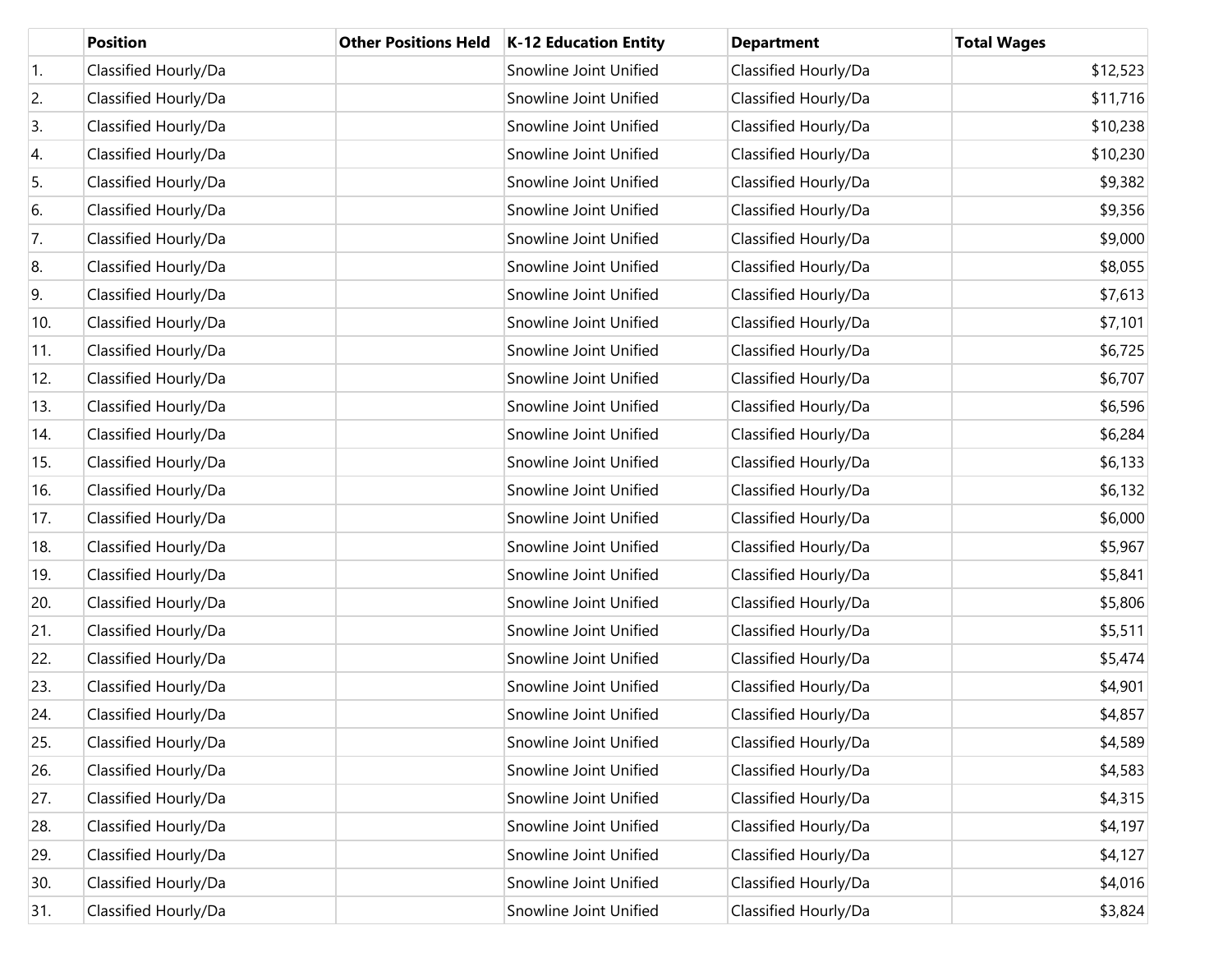| 32. | Classified Hourly/Da | Snowline Joint Unified | Classified Hourly/Da | \$3,474 |
|-----|----------------------|------------------------|----------------------|---------|
| 33. | Classified Hourly/Da | Snowline Joint Unified | Classified Hourly/Da | \$3,346 |
| 34. | Classified Hourly/Da | Snowline Joint Unified | Classified Hourly/Da | \$3,157 |
| 35. | Classified Hourly/Da | Snowline Joint Unified | Classified Hourly/Da | \$3,130 |
| 36. | Classified Hourly/Da | Snowline Joint Unified | Classified Hourly/Da | \$3,068 |
| 37. | Classified Hourly/Da | Snowline Joint Unified | Classified Hourly/Da | \$3,034 |
| 38. | Classified Hourly/Da | Snowline Joint Unified | Classified Hourly/Da | \$2,977 |
| 39. | Classified Hourly/Da | Snowline Joint Unified | Classified Hourly/Da | \$2,900 |
| 40. | Classified Hourly/Da | Snowline Joint Unified | Classified Hourly/Da | \$2,857 |
| 41. | Classified Hourly/Da | Snowline Joint Unified | Classified Hourly/Da | \$2,786 |
| 42. | Classified Hourly/Da | Snowline Joint Unified | Classified Hourly/Da | \$2,733 |
| 43. | Classified Hourly/Da | Snowline Joint Unified | Classified Hourly/Da | \$2,687 |
| 44. | Classified Hourly/Da | Snowline Joint Unified | Classified Hourly/Da | \$2,668 |
| 45. | Classified Hourly/Da | Snowline Joint Unified | Classified Hourly/Da | \$2,593 |
| 46. | Classified Hourly/Da | Snowline Joint Unified | Classified Hourly/Da | \$2,540 |
| 47. | Classified Hourly/Da | Snowline Joint Unified | Classified Hourly/Da | \$2,534 |
| 48. | Classified Hourly/Da | Snowline Joint Unified | Classified Hourly/Da | \$2,440 |
| 49. | Classified Hourly/Da | Snowline Joint Unified | Classified Hourly/Da | \$2,431 |
| 50. | Classified Hourly/Da | Snowline Joint Unified | Classified Hourly/Da | \$2,409 |
| 51. | Classified Hourly/Da | Snowline Joint Unified | Classified Hourly/Da | \$2,369 |
| 52. | Classified Hourly/Da | Snowline Joint Unified | Classified Hourly/Da | \$2,310 |
| 53. | Classified Hourly/Da | Snowline Joint Unified | Classified Hourly/Da | \$2,305 |
| 54. | Classified Hourly/Da | Snowline Joint Unified | Classified Hourly/Da | \$2,293 |
| 55. | Classified Hourly/Da | Snowline Joint Unified | Classified Hourly/Da | \$2,274 |
| 56. | Classified Hourly/Da | Snowline Joint Unified | Classified Hourly/Da | \$2,258 |
| 57. | Classified Hourly/Da | Snowline Joint Unified | Classified Hourly/Da | \$2,200 |
| 58. | Classified Hourly/Da | Snowline Joint Unified | Classified Hourly/Da | \$2,200 |
| 59. | Classified Hourly/Da | Snowline Joint Unified | Classified Hourly/Da | \$2,200 |
| 60. | Classified Hourly/Da | Snowline Joint Unified | Classified Hourly/Da | \$2,200 |
| 61. | Classified Hourly/Da | Snowline Joint Unified | Classified Hourly/Da | \$2,200 |
| 62. | Classified Hourly/Da | Snowline Joint Unified | Classified Hourly/Da | \$2,094 |
| 63. | Classified Hourly/Da | Snowline Joint Unified | Classified Hourly/Da | \$2,005 |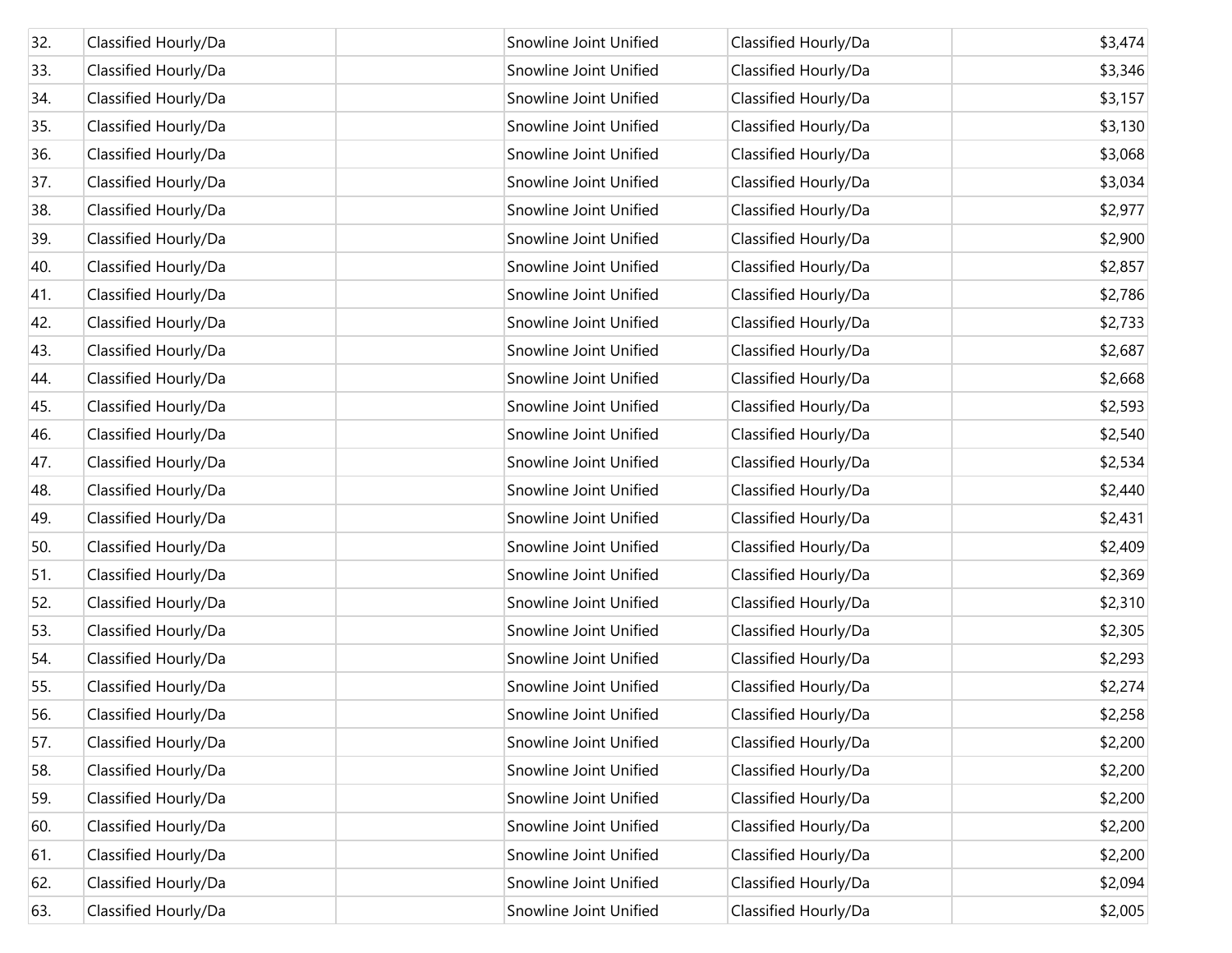| 64. | Classified Hourly/Da | Snowline Joint Unified | Classified Hourly/Da | \$1,881 |
|-----|----------------------|------------------------|----------------------|---------|
| 65. | Classified Hourly/Da | Snowline Joint Unified | Classified Hourly/Da | \$1,757 |
| 66. | Classified Hourly/Da | Snowline Joint Unified | Classified Hourly/Da | \$1,750 |
| 67. | Classified Hourly/Da | Snowline Joint Unified | Classified Hourly/Da | \$1,742 |
| 68. | Classified Hourly/Da | Snowline Joint Unified | Classified Hourly/Da | \$1,700 |
| 69. | Classified Hourly/Da | Snowline Joint Unified | Classified Hourly/Da | \$1,665 |
| 70. | Classified Hourly/Da | Snowline Joint Unified | Classified Hourly/Da | \$1,561 |
| 71. | Classified Hourly/Da | Snowline Joint Unified | Classified Hourly/Da | \$1,533 |
| 72. | Classified Hourly/Da | Snowline Joint Unified | Classified Hourly/Da | \$1,467 |
| 73. | Classified Hourly/Da | Snowline Joint Unified | Classified Hourly/Da | \$1,467 |
| 74. | Classified Hourly/Da | Snowline Joint Unified | Classified Hourly/Da | \$1,467 |
| 75. | Classified Hourly/Da | Snowline Joint Unified | Classified Hourly/Da | \$1,328 |
| 76. | Classified Hourly/Da | Snowline Joint Unified | Classified Hourly/Da | \$1,316 |
| 77. | Classified Hourly/Da | Snowline Joint Unified | Classified Hourly/Da | \$1,172 |
| 78. | Classified Hourly/Da | Snowline Joint Unified | Classified Hourly/Da | \$1,168 |
| 79. | Classified Hourly/Da | Snowline Joint Unified | Classified Hourly/Da | \$1,147 |
| 80. | Classified Hourly/Da | Snowline Joint Unified | Classified Hourly/Da | \$1,146 |
| 81. | Classified Hourly/Da | Snowline Joint Unified | Classified Hourly/Da | \$1,146 |
| 82. | Classified Hourly/Da | Snowline Joint Unified | Classified Hourly/Da | \$1,146 |
| 83. | Classified Hourly/Da | Snowline Joint Unified | Classified Hourly/Da | \$1,119 |
| 84. | Classified Hourly/Da | Snowline Joint Unified | Classified Hourly/Da | \$1,100 |
| 85. | Classified Hourly/Da | Snowline Joint Unified | Classified Hourly/Da | \$1,100 |
| 86. | Classified Hourly/Da | Snowline Joint Unified | Classified Hourly/Da | \$1,100 |
| 87. | Classified Hourly/Da | Snowline Joint Unified | Classified Hourly/Da | \$1,100 |
| 88. | Classified Hourly/Da | Snowline Joint Unified | Classified Hourly/Da | \$1,076 |
| 89. | Classified Hourly/Da | Snowline Joint Unified | Classified Hourly/Da | \$1,000 |
| 90. | Classified Hourly/Da | Snowline Joint Unified | Classified Hourly/Da | \$1,000 |
| 91. | Classified Hourly/Da | Snowline Joint Unified | Classified Hourly/Da | \$963   |
| 92. | Classified Hourly/Da | Snowline Joint Unified | Classified Hourly/Da | \$956   |
| 93. | Classified Hourly/Da | Snowline Joint Unified | Classified Hourly/Da | \$875   |
| 94. | Classified Hourly/Da | Snowline Joint Unified | Classified Hourly/Da | \$869   |
| 95. | Classified Hourly/Da | Snowline Joint Unified | Classified Hourly/Da | \$821   |